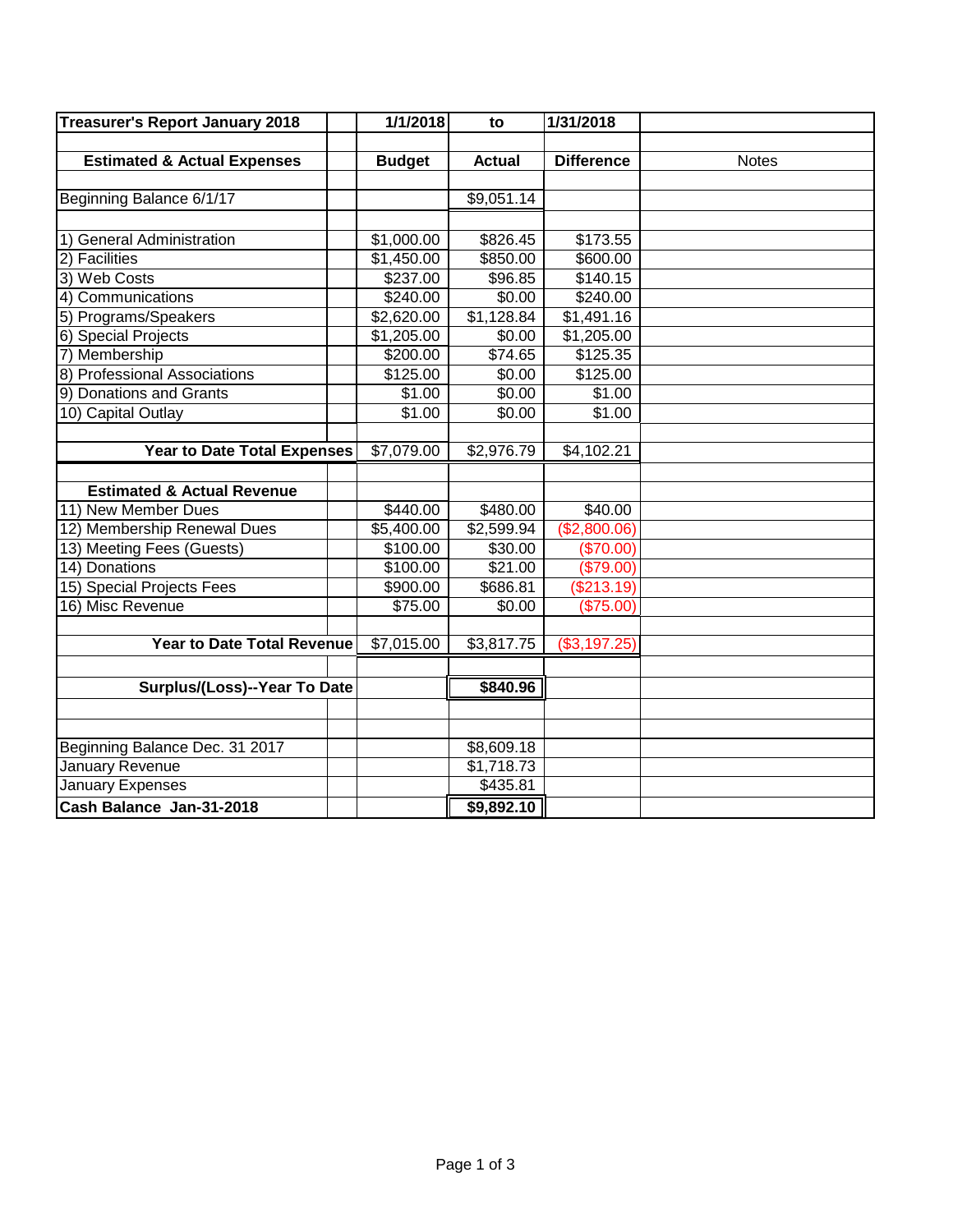| <b>REVENUE</b> |                      |             |                | <b>GULF COAST WRITERS ASSOCI</b> |                            | 1/1/2018 1/31/2018 |                              |                    |          |
|----------------|----------------------|-------------|----------------|----------------------------------|----------------------------|--------------------|------------------------------|--------------------|----------|
|                |                      |             |                |                                  |                            |                    |                              |                    |          |
|                |                      |             |                | <b>Sources of Revenue</b>        |                            |                    |                              |                    |          |
|                |                      | New Mbr.    | <b>Renewal</b> | <b>Meeting</b>                   | <b>Donations Spec Proj</b> |                    | Misc.                        | <b>Explanation</b> | Dbl Chk  |
| <b>Date</b>    | <b>Total Revenue</b> | <b>Dues</b> | <b>Dues</b>    | <b>Fees</b>                      | and Gifts                  | <b>Fees</b>        | Revenue                      | & Notes            |          |
| 01/18/18       | \$290.00             |             | \$120.00       |                                  |                            | \$170.00           | Contest fees                 |                    | \$290.00 |
| 01/18/18       | \$299.73             |             | \$232.92       |                                  |                            | \$66.81            | Contest fees Paypal transfer | \$299.73           |          |
| 01/23/18       | \$809.00             |             | \$760.00       | \$5.00                           | \$4.00                     | \$40.00            | Contest fees                 | \$809.00           |          |
| 01/31/18       | \$320.00             |             | \$40.00        |                                  |                            | \$280.00           | Contest fees                 | \$320.00           |          |
|                |                      |             |                |                                  |                            |                    |                              |                    |          |
| Total Jan.     | \$1,718.73           |             |                |                                  |                            |                    |                              |                    |          |
|                |                      |             |                |                                  |                            |                    |                              |                    |          |